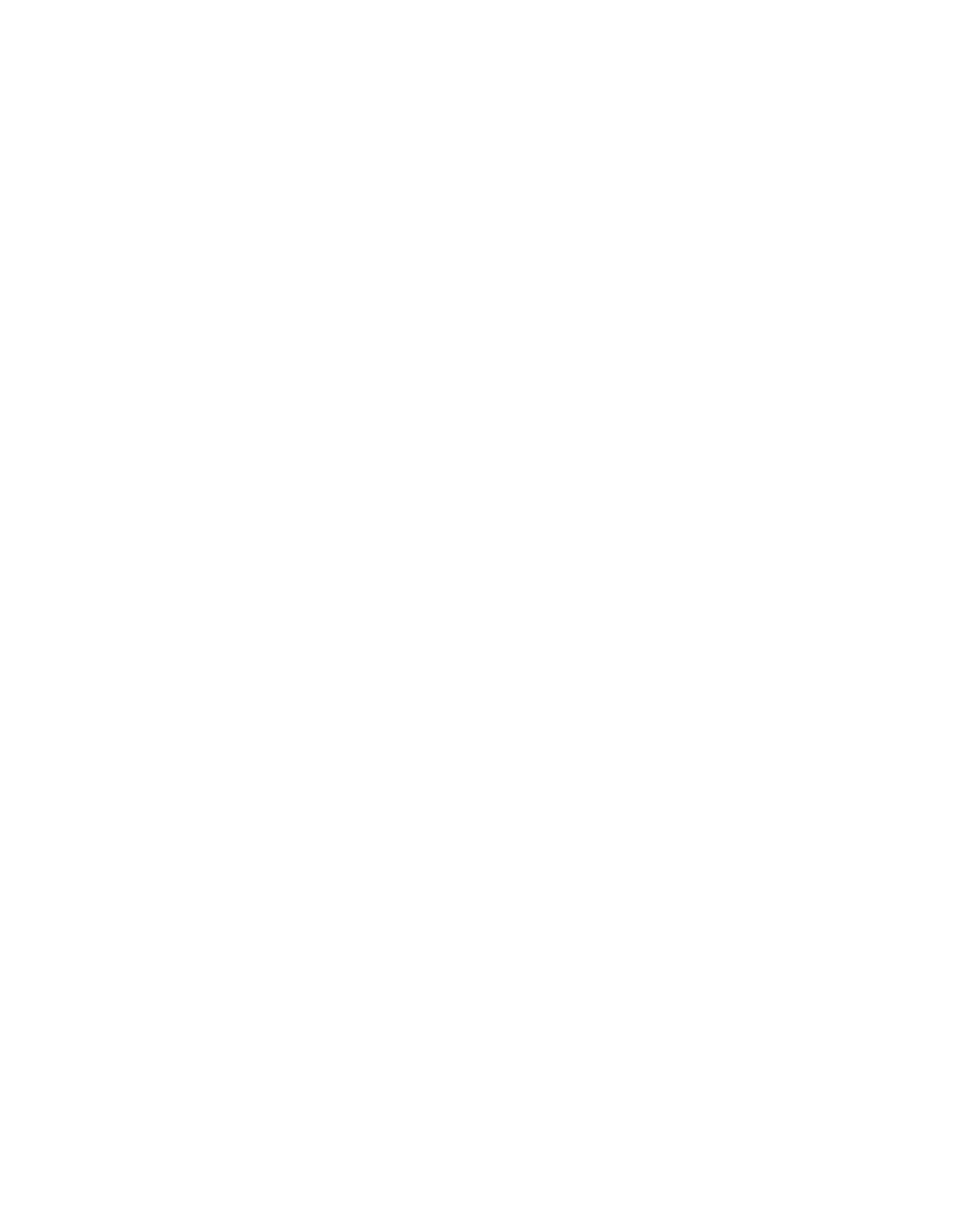surplus needs to be considered if there are costs related to harvesting or processing the ecosystem good or service, or if the ecosystem service is used as input in a production process (Hueting *et al*. 1998).

 The concepts of consumers and producers surplus, and how they depend on the demand curve (D) and supply curve (S), are depicted in Fig. (**1**). Fig. (**1**) shows that a decline in the pollination service may reduce agricultural production, and shift the supply curve to the left. In other words, farmers will obtain a lower harvest at relatively higher production costs. Consequently, a new market equilibrium (E2) is reached, at a higher food price and with a lower quantity of food traded in the market. The consumer surplus declines from  $D_0AE1$  to  $D_0BE2$ . Changes in the producers surplus are moderated because there may also be producers that are not affected by a decline in the pollination service and that may benefit by obtaining a higher price for their crops. Below, it is analysed how changes in consumers and producers surpluses depend on scale.

 In general, the total supply of an ecosystem service such as pollination is dependent on the (remaining) area and integrity of the ecosystem involved (e.g. Balmford *et al*. 2002). The subsequent impacts on consumers and producers surplus depend on the scale of the impact, in other words, the magnitude of the ecological change (Sanchirico *et al*. 2005). If pollinators are affected at the level of the field, the impact on agricultural production is likely to be small compared to the overall supply of that ecosystem service.

 With regards to the consumers surplus, in case the farmer is producing for the international market, a local loss of the pollination service will generally not lead to a change in food prices and affect the consumer surplus. However, local consumers may be affected, in particular if the markets are relatively isolated or if the production of specific local varieties is affected. If pollination services decline at a higher scale, i.e. a loss of pollinators manifesting itself at the national or continental scale, there are less alternative sources of supply, and price effects become likely. Consequently, larger scale ecological impacts are increasingly likely to result in price effects, and are likely to affect consumers' surpluses (cf. Freeman 1993).

 With regards to the producer surplus generated by pollination services, it is clear that local farmers will experience a cost when they (partly) lose pollination in their fields. These costs may relate to reduced production, the need to switch to alternative crops giving lower returns or requiring new investments, or, in extreme cases, carrying out pollination by hand (Eardley *et al*. 2006). In case other producers are able to supply the same crop, they may benefit from higher market prices due to increasing scarcity of the crop. Hence, their gain may partly compensate for the loss of producers elsewhere. This price impact has to be accounted for when the pollination service is affected at a higher, e.g. a national, scale.

#### **2.3. Valuation Approach for the Pollination Service**

 In the case of ecosystem services traded in a market, supply and demand curves can be constructed on the basis of price data. For public goods or services and private goods not traded in the market, a range of alternative valuation

approaches have been developed, including revealed and stated preference methods (see e.g. Pearce and Moran 1994; OECD 1995; Van Kooten and Bulte 2000). Some of these alternative approaches result in a theoretically correct assessment of producer and consumer surpluses (e.g. the travel cost method or production factor methods), whereas other valuation methods lead to approximations of the surplus generated (such as the averting behaviour method).

 The value of crop pollination can not be seen separately from the agricultural production process. Agricultural production depends on a range of inputs including labour, capital, land, inputs (e.g. seeds, fertilisers) and, for some crops, pollination. Hence, pollination can be interpreted as one of the inputs into agricultural production. Therefore, the production function approach is the valuation method that is most applicable for this service (Freeman, 1993).

 Note that a different valuation method has also been proposed for valuing the pollination service, i.e. the replacement cost method (e.g. Allsopp *et al*. 2008). This method relates the value of an ecosystem service to the costs of an alternative way of obtaining the same benefits (e.g. Pearce and Turner 1990). For instance, the value of pollination by wild bees can be analysed on the basis of the costs of bringing in managed bees, or the value of pollination as a whole can be valued on the basis of the costs of hand pollinating crops in the absence of insect pollinators (as described in Eardley *et al*. 2006). However, for this study, the object of the valuation is the pollination service as a whole, covering both wild and managed populations, and there are few cases in the world where hand pollination is actually conducted. Hence, the production factor method is used for this study to explore how the value of the pollination service depends on scale.

 The production function approach consists of a two-step procedure. First, the physical effects of changes in ecosystem services supply on an economic activity are assessed. Second, these impacts are valued in terms of the corresponding change in the marketed output of the corresponding activity.

 The method is applied to the pollination service below for an agricultural production process in which output (*y*) depends on an ecosystem service such as pollination (*e*) as well as other production factors such as land and capital investments. Output sells for a price (*p*). The social welfare (production plus consumer surplus) generated by the production of *y* is W(*y*). In a perfectly functioning economy, under the assumption that every farmer is a price-taker, the competitive equilibrium production *y*\* is reached at the welfare optimum (Freeman 1993). Considering the first order conditions for the welfare function, the change in welfare for a marginal change in the supply of an ecosystem service q can be expressed as:

$$
\frac{\partial W}{\partial e} = p(y^*) \cdot \frac{\partial y}{\partial e}
$$
 (1)

Note that  $\delta y / \delta e$  is the increase in y that would occur holding all other inputs constant (Freeman 1993). In case of a non-marginal change in the supply of an ecosystem service *e*, integration of the social welfare function over *e* is required. This requires analysis of the production and cost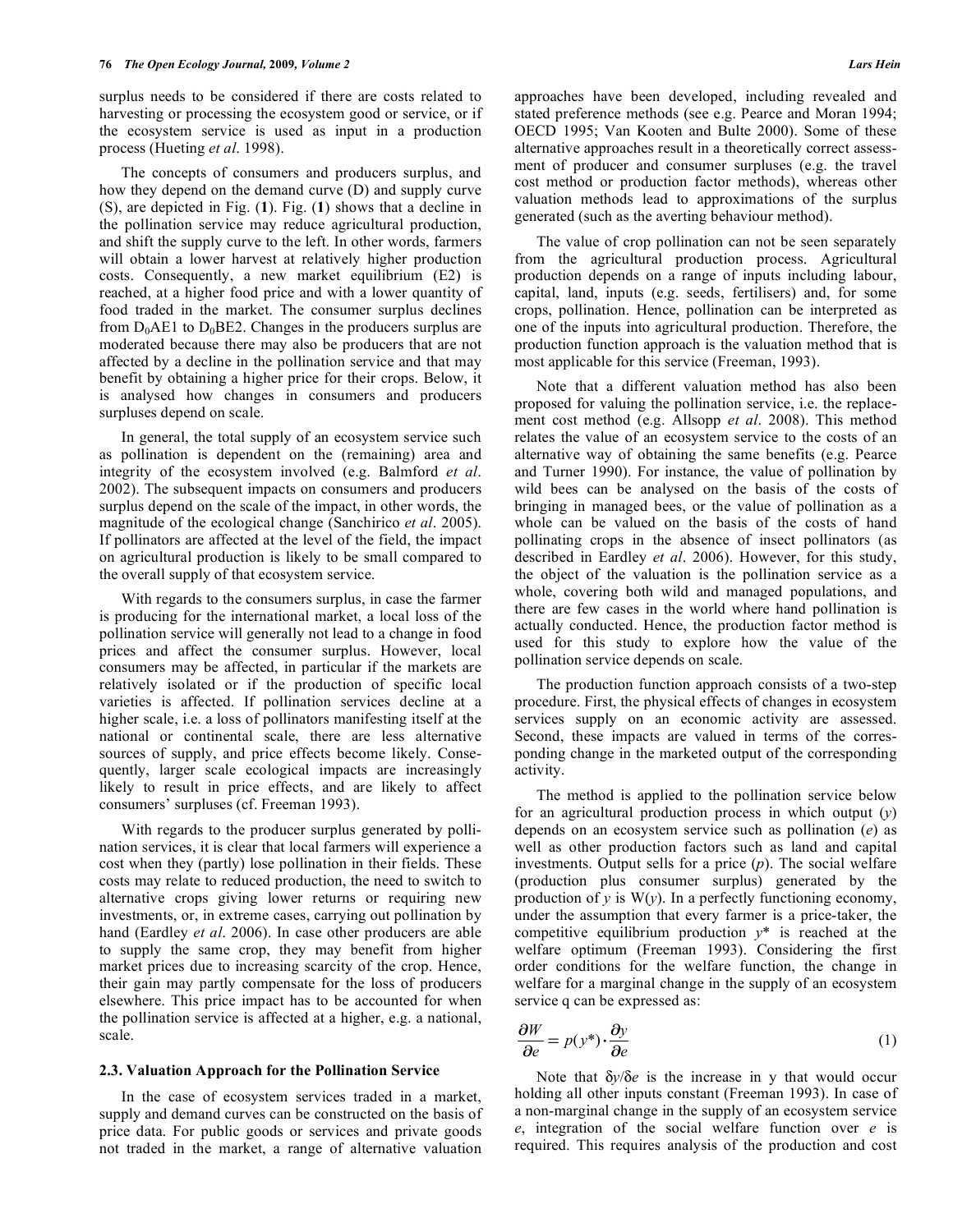functions, as well as the equilibrium production  $y^*$  over different levels of *e*. Hence, for non-marginal changes, analysing the value of the pollination service requires construction of the demand and supply curves.

 Hence, the valuation method works out differently at the local versus the national scale. If the local value of a pollination service is examined, prices for factors and products are not affected by changes in the pollination service, in particular if the crop is produced for the national or global market. In this case, it can be assumed that a change in pollination has a marginal impact on social welfare *W*. Because there is no price effect, the consumer surplus can be assumed to be zero, and the change in generated economic value is the result of a change in the producer surplus only. For instance, following Equation (1), the value generated by the pollination service in a farm can be calculated with Equation (2).

$$
W = S \cdot \Delta q \cdot (p - c) \tag{2}
$$

with  $W =$  Welfare implications  $(\epsilon)$ ;

*S* = area under production (ha);

 $\Delta q$  = increase in productivity (kg/ha) as a consequence of pollination;

 $p =$  farm-gate price of the crop ( $\epsilon$ /kg);

*c* = variable costs related to crop harvest ( $\epsilon$ /kg).

 This equation is, however, valid in the short term only. In the longer term, in case of a high drop in crop production  $\Delta q$ following loss of the pollination service, the farmer may switch to alternative production methods in order to reduce fixed costs or to alternative crops. The second adaptation (growing different crops) may be constrained by the need for new investments (e.g. the farmer needs to acquire knowledge on how to grow the new crop, or to invest in new irrigation equipment, etc.). In addition, the producer surplus calculated through Equation 2 is, strictly speaking, only valid in case there are no substitute crops for the farmer. If there are substitute crops, the farmer may switch to a new cop if a decrease in the pollination service would reduce income to less than the income that could be achieved with the substitute crop.

 At a higher institutional level, e.g. the national scale, the impact on the overall market supply can no longer be ignored, and changes in the consumer surplus need to be calculated. Hence, a demand curve needs to be constructed based on historical price data. The producer surplus also needs reconsideration. First of all, producers are faced with a loss of income earning opportunities, that may be partially be compensated by switching to substitute crops. Second, there may be price increases following a loss of pollination at the national scale, which may increase the revenues for producers that continue production of the crop in spite of a reduction in productivity due to a loss of pollination services. Depending on the price elasticity and the extent to which the pollination service is affected, changes in producer surplus may be positive or negative. In case a significant part of the crop is exported, separate demand curves have to be constructed for the exported versus the nationally consumed commodities, as foreign consumers can more easily switch to supply from other countries (Kevan and Phillips 2001).

### **3. THE VALUE OF THE POLLINATION SERVICE AT DIFFERENT SCALES; A REVIEW**

#### **3.1. Pollination as an Ecosystem Service**

 Pollination has been classified in MA (2003) as a supporting service, i.e. a service that contributes to human welfare by maintaining or enhancing other services. In the case of pollination, the service is required for the production of a wide range of agricultural crops as well as for maintaining the reproduction processes in natural ecosystems. However, the service can also be classified as a regulation service (De Groot *et al*. 2002; Hein *et al*. 2006). For example, if pollinators residing in an ecosystem pollinate fruit trees in a nearby orchard, valuation of the services provided by the ecosystem needs to include pollination of the nearby orchard. Whereas the fruit is the final product (e.g. Boyd and Banzhaf 2007), it is pollination rather than fruit that is the service provided by the ecosystem.

 Wind-pollinated crops and tuber species represent the major source of energy in the human diet (FAO 2004), but insect-pollinated crops are critical for the supply of vegetable proteins (soybean, oil palm, rape seed, beans, peas), dietary fibres (vegetables), vitamin A and C (fruits and vegetables) and to provide for a balanced and varied diet. In addition, insect-pollinated crops are widely used for cattle feeding (e.g. alfalfa, soybean). For instance, in the US, over 100 crops are insect-pollinated, of which 50 by honeybees (O'Grady 1987), and 15-30% of the average American diet is comprised of insect-pollinated foods (McGregor 1976, O'Grady 1987, Free 1993).

 Hence, insect pollination is essential for global agriculture and human food security (see also Table **1**). Some fruits and vegetables require insect-mediated pollination for the production of the fruit or vegetable itself, such as almonds, apples, apricots, blueberries, cantaloupes, citrus, cucumbers, kiwi, peach, plum, squash, sunflower and watermelon. For other fruits or vegetables, insect pollination is not a strict requirement for fruit bearing, but it substantially increases yields (e.g. tomatoes, coffee) (e.g. Klein *et al*. 2007). In addition, a large number of fruits and vegetables requires insect pollinators for seed production (Kremen *et al.* 2001). Sustaining global agriculture depends on pollination by managed bee populations, as well as on wild insects including wild bee populations, as discussed below.

 The main insect group involved in managed pollination are the bees, and in particular the honey bee (genus *Apis*). The European honey bee is, by far, the most widespread domesticated bee. Despite of the important production of honey worldwide (1 272 000 tons, FAOSTAT 2002) the role of honey bees as a pollinator remains the most important economic contribution, outweighing the importance of all the other hive products together (Apiservices 2003). Honey bees can be easily kept, and are capable of pollinating a wide spectrum of plants. It has been estimated that, worldwide, close to 100 crops are pollinated by honey bees (Mc Gregor 1976). Other bees that are widely used for pollination in agriculture are bumblebees (*Bombus spp*.), leafcutter bees *(Megachile spp.,* in particular *M. rotundata)* and mason bees (*Osmia spp,* in particular *O. lignaria.).* Bumble bees are used, for instance, for tomatoes, eggplants, peppers, melons, raspberries and blackberries (Smith-Heavenrich 1998).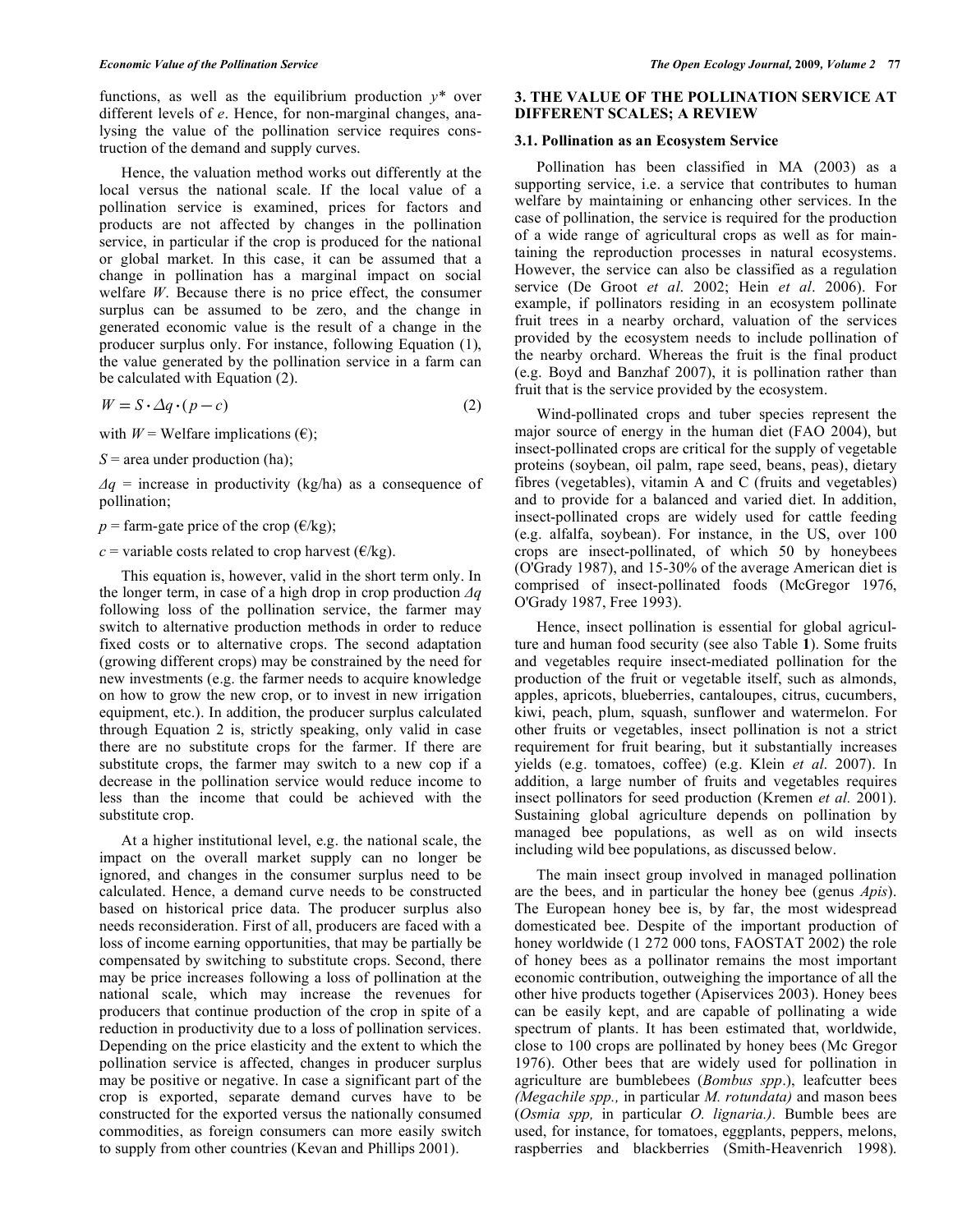|  | Table 1. List of Major Insect-Dependent Crops |
|--|-----------------------------------------------|
|  |                                               |

| Crop                                   | <b>Latin Name</b>          | <b>Main Pollinator</b>                                                                                                                                                                                            | <b>Insect Dependency</b> |
|----------------------------------------|----------------------------|-------------------------------------------------------------------------------------------------------------------------------------------------------------------------------------------------------------------|--------------------------|
| Apple                                  | Malus<br>domestica         | European honeybee (Apis mellifera), Asiatic honeybee (Apis cerana), Digger bees (Andrena<br>spp), Bumble bees (Bombus spp.), Mason bees (Osmia spp)                                                               | 80-100%                  |
| Coconut                                | Cocos nucifera             | European honeybee (Apis mellifera), Asiatic honeybee (Apis cerana), Ants                                                                                                                                          | 10-40%                   |
| Coffee                                 | Coffea Arabica             | European honeybee ( <i>Apis mellifera</i> ), Asiatic honeybee ( <i>Apis cerana</i> ),                                                                                                                             | 20-40%                   |
| Grape                                  | Vitis vinifera             | European honeybee (Apis mellifera), Asiatic honeybee (Apis cerana),                                                                                                                                               | $0-10%$                  |
| Orange                                 | Citrus spp.                | European honeybee (Apis mellifera), Asiatic honeybee (Apis cerana), Rock bee (Apis<br>dorsata), Golden wasp (Vespa magnifica), Oriental wasp (Vespa orientalis), Red pumpkin<br>beetle (Aulacophora foveicollis), | 10-30%                   |
|                                        |                            | Housefly (Musca domestica)                                                                                                                                                                                        |                          |
| Mango                                  | Mangifera<br>indica        | European honeybee (Apis mellifera), Asiatic honeybee (Apis cerana),                                                                                                                                               | 80-100%                  |
| Melon                                  | Cucumis melo               | European honeybee (Apis mellifera), Asiatic honeybee (Apis cerana), Halictidae<br>lassioglossum                                                                                                                   | 80-100%                  |
| Cucumber and<br>gherkins               | Cucumis                    | European honeybee (Apis mellifera), Asiatic honeybee (Apis cerana), Lady beetle<br>(Coccinella spp), Red pumpkin beetle (Aulacophora foveicollis).                                                                | 50-90%                   |
|                                        | sativus                    |                                                                                                                                                                                                                   |                          |
| Oil palm fruit                         | Elaeis<br>guineensis       | Various                                                                                                                                                                                                           | $0 - 10%$                |
| $Onion + shallow$<br>(seed production) | Allium cepa                | European honeybee (Apis mellifera), Asiatic honeybee (Apis cerana), Syrphid fly (Milesia<br>semiluctifer), Halictid bees, Drone flies                                                                             | 90-100%                  |
| Peanuts                                | Arachis<br>hypogea         | European honeybee (Apis mellifera), Asiatic honeybee (Apis cerana)                                                                                                                                                | 10%                      |
| Squash and<br>pumpkin                  | Cucurbita spp.             | Squash bee (Peponapis pruinosa), Halictus tripartitus                                                                                                                                                             | 90-100%                  |
| Soybean                                | Glycine max.<br>G. soja    | European honeybee ( <i>Apis mellifera</i> ), Asiatic honeybee ( <i>Apis cerana</i> ),                                                                                                                             | $10\% - 40\%$            |
| Seed cotton                            | Gossypium spp.             | Various                                                                                                                                                                                                           | 20-30%                   |
| Sunflower                              | Helianthus<br>annuus       | European honeybee (Apis mellifera), Asiatic honeybee (Apis cerana), Bumble bees<br>Long-horned bees                                                                                                               | 50-100%                  |
| Rapeseed                               | Brassica napus<br>oleifera | European honeybee (Apis mellifera), Asiatic honeybee (Apis cerana), Lady beetle<br>(Coccinella spp), Bumble bee (Bombus spp), Syrphid fly (Milesia semiluctifer),<br>Carpenter ant (Xylocopa spp)                 | 50-100%                  |
| Tomato                                 | Lycopersicon<br>esculentum | Halictid bees ( <i>Halictidae spp.</i> ) (field)<br>Bumble bees ( <i>Bombus spp.</i> ) (greenhouse & field), Honey bees <i>(Apis mellifera &amp; other spp</i> )                                                  | 10-50%                   |
| Water melon                            | Citrullus<br>lanatus       | Yellow face bumble bee (Bombus vosnesenskii), California bumble bee (Bombus<br>californicus), Squash bee (Peponapis pruinosa), Sweat bees (Halictus spp.), Long-horned<br>bees (Melissodes spp.)                  | 70-100%                  |

Sources: Gordon and Davis, 2003; Roubik, 2002; Freitas, 2005; Klein *et al*., 2007.

Bumble bees are also widely used for tomatoes in greenhouses, which honey bees can not effectively pollinate. In total, more than 300,000 colonies are reported to be in use in greenhouses in Europe and North America (Greer 1999). Leafcutter bees are used for specific crops such as legumes and, especially, alfalfa, in particular in the US (Batra 1994). The solitary mason bees are effective pollinators at low temperatures (<  $12 \text{ }^{\circ}$ C) when honey bees are not yet active, and they are used for early-blooming fruits like apples and pears (Vicens and Bosch 2000).

 In addition to pollination from managed bee populations, the importance of wild insect populations for pollination is becoming increasingly clear (e.g. Winfree *et al*. 2008; Hoehn *et al*. 2008). For example, Greenleaf and Kremen (2006) experimentally investigated tomato pollination by wild bees in North Californian. Although this crop is generally considered self-pollinating, they found that wild bees substantially increase the production of field-grown tomato in northern California.

# **3.2. The Value of the Pollination Service at Different Scales**

#### *Local*

 Most valuation studies of the pollination service have been conducted at the local level, mostly in OECD countries, and in particular in the US. For instance, Siebert (1980) examines the costs of a loss of pollination related to pesticide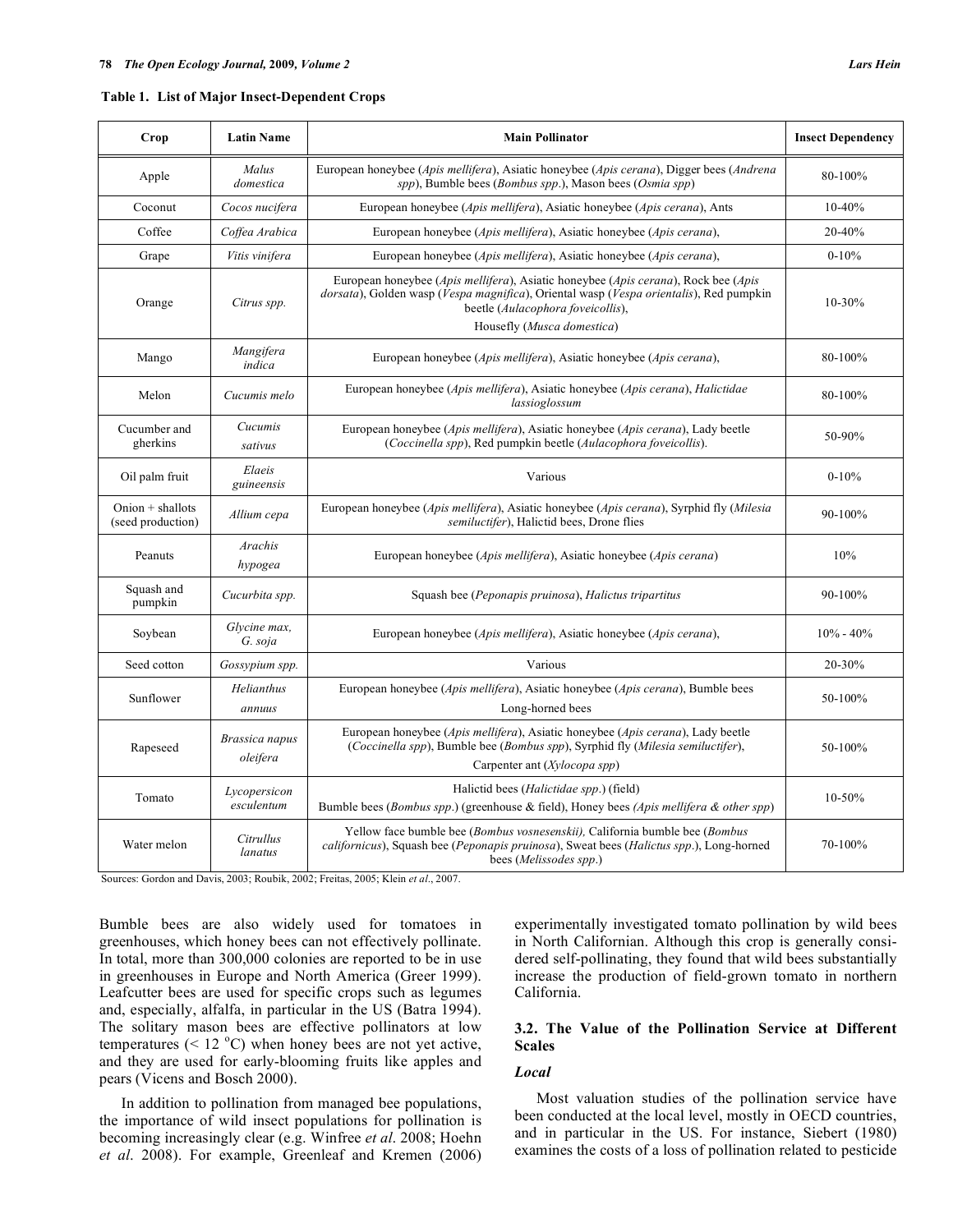use for Californian almond growers, and Olmstead and Wooten (1987) report on the value of alfalfa pollination by leafcutter bees in several US states. More recently, Kremen *et al*. (2002) provide a detailed assessment of the impact of bee pollination on watermelon yields in a county in California. In developing countries, less information is available. The one crop for which pollination has, however, been studied in detail is coffee (Ricketts 2004). Coffee is the worlds' highest value agricultural crop, and it has recently become clear that pollination contributes significantly to coffee yields (e.g. Roubik 2002; Klein *et al*. 2003). Most studies have focused on the local value of coffee pollination. For instance, Ricketts *et al*. (2004) studied the local value of coffee pollination in a Costa Rican coffee plantation. He found that enhanced pollination of coffee plants near forest edges led to a 20.8% higher yield in comparison with coffee plants in the centre of the fields. The forest patches provide a habitat to non-native honey bees as well as 10 native species of stingless bees, that all pollinate coffee. Considering the differences in coffee yields, coffee prices, and the variable prices of coffee production, they found that the annual surplus generated by the remaining forest patches on the plantation was US\$ 62,000, representing 7% of the annual income of the plantation (Ricketts *et al*. 2004).

 All local studies used the simple approach described in Equation 2 to calculate the local producer surplus. In the case of crops grown in OECD countries (where farmers normally produce for the national or international markets), the assumption of these studies that there is no consumer surplus is justified. However, the same approach can not be used, for instance, to assess the local value of pollination for food production in isolated markets in developing countries, when farmers mainly produce for local or autoconsumption. Note also that most local studies do not provide sufficient guidance for the management of the pollination service. For instance, it can not be derived from this experiment how much forest patches need to be preserved in order to maintain the pollination service in a coffee plantation; either more (if not all coffee fields are sufficiently pollinated) or less (if populations could do with smaller habitats) forest patches could be optimal for the farmer. An exception is the study of Olschewski *et al*. (2006), who study the marginal value of the pollination service in forest patches near coffee fields in Indonesia and Ecuador. They found the marginal value of forest patches to depend on the amount of forest converted, and noticed that pollination service alone does not provide economic justification for forest conservation in the two studied areas.

#### *National*

 There are several studies that analyze the value of pollination services at the national scale, in particular for the US, several European countries, Australia and New Zealand (see Table **2**). For these countries, there is relatively much information on the impact of pollination on crop productivity per crop (the first step of the production factor method). Comparing different studies, there appears to be some remaining uncertainty in the impact of pollination on crop production, depending on the crop and the crop variety (e.g. McGregor 1976; Free 1993; Buchmann and Nabhan 1996; Morse and Calderone 2000; Klein *et al*. 2007), see also Table **1**. However, this uncertainty is low compared to the

remaining uncertainty in the translation of the ecological impact into an economic value. There is relatively little experience with analyzing the economic value of pollination, in particular at higher scales. Very few studies have attempted to measure consumer and producer surpluses generated by the pollination service, as discussed below.

 Southwick and Southwick (1992) consider the consumers' and producers' surpluses related to the pollination service with respect to crop pollination in the USA. They assume that profits of the producers, in the long-run, are eliminated by the entry of new farmers, and that the producers' surplus related to pollination is zero. This however, is a debatable assumption as it assumes a zero resource rent for agricultural producers, which will only be the case in case of unlimited availability of new agricultural land. Consequently, Southwick and Southwick (1992) assumed that all the benefits of pollination accrue to consumers, principally because pollination reduces the prices of agricultural products. Based on some 20 years of price and consumption data, Southwick and Southwick estimate the demand curve for 50 different crops. On the basis of these assumptions, the total value of honey bee pollination for US agriculture is calculated to be US\$ 6.0 billion.

 Gordon and Davis (2003) examined the value of honey bee pollination in relation to 35 crops grown in Australian agriculture. Gordon and Davis (2003) estimated both the consumers' surplus and the producers' surplus related to honey bee pollination. For the demand curve, the study accounts for the effect that Australian consumers can replace Australian products by imported ones, if the Australian products become too expensive following the loss of the pollination service. Both the elasticity of the domestic demand and the elasticity of the export demand are calculated. The latter is around 10 times the domestic demand elasticity as, on the international market, Australian products can in many cases relatively easily be replaced by products from other countries. The producers' surplus is calculated for three assumptions regarding the loss of income that farmer will incur before they switch to another crop following a decline in the pollination service. Calculations are carried out for switching at a 0%, 30% and 100% loss. If farmers, following a loss of the pollination service, immediately switch to a new crop that does not depend on pollination (the 0% assumption), the producers' surplus is zero (equivalent to Southwick and Southwick 1992). Additional calculations are made for a 30% and 100% acceptance of income loss before farmers switch to new crops - which corresponds to a situation in which farmers have few alternative crops to grow. Gordon and Davis (2003) calculate the consumers' surplus of the service in Australia to be AU\$839 million, and the producers' surplus respectively 0 (producers immediately switch to other crops), AU\$ 452 million (producers switch to other crops at 30% income loss), or AU\$ 887 million (producers switch to other crops at 100% income loss).

 Many other studies provide estimates of the national values of the pollination service based on (the theoretically incorrect) multiplication of crop increases with prices (e.g. Borneck and Bricout 1984; Levin 1984; Winston and Scott 1984; Carreck and Williams 1998; Borneck and Merle 1989; Morse and Calderone 2000). These various studies estimate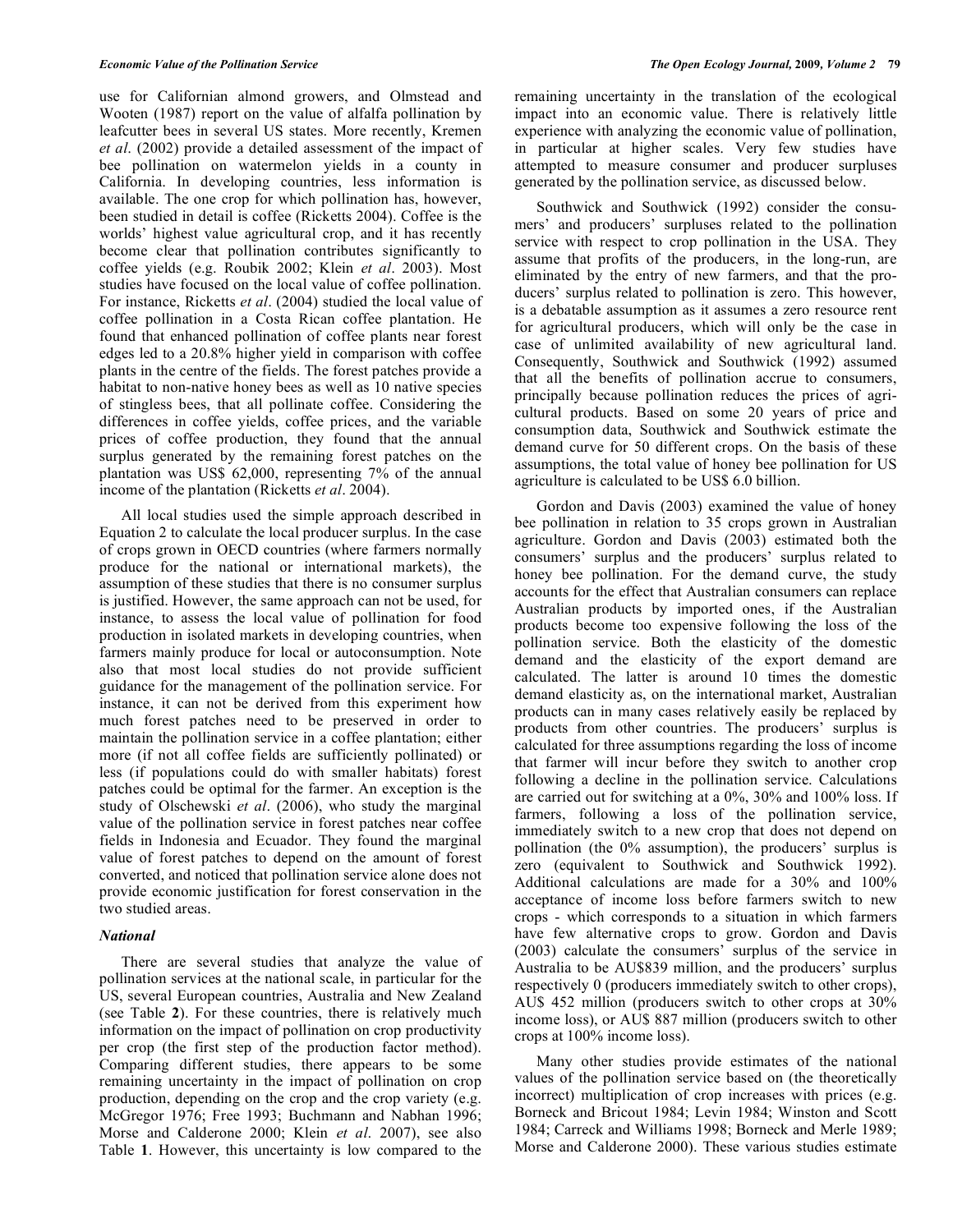**Table 2. Comparison of the Value Estimates of the Reviewed Case Studies** 

| Country        | <b>Total Value Agricultural</b><br><b>Pollination in USS</b><br>billion $/$ <sup>1</sup> | <b>Value of Insect</b><br><b>Pollination in USS billion</b> | <b>Value of Pollination Service</b><br><b>Compared to Value of</b><br>Agriculture | <b>Source</b>                                                 |
|----------------|------------------------------------------------------------------------------------------|-------------------------------------------------------------|-----------------------------------------------------------------------------------|---------------------------------------------------------------|
| Canada         | 25                                                                                       | 1.2                                                         | 0.05                                                                              | Winston and Scott (1984)                                      |
| <b>USA</b>     | 219                                                                                      | Between 6 and 14                                            | 0.05                                                                              | Southwick and Southwick (1992);<br>Morse and Calderone (2000) |
| $EU-15$        | 188                                                                                      | 5.0                                                         | 0.02                                                                              | Borneck and Merle (1989)                                      |
| France         | 53                                                                                       | 0.5                                                         | 0.01                                                                              | Borneck and Bricout (1984)                                    |
| United kingdom | 18                                                                                       | 0.3                                                         | 0.02                                                                              | Carreck and Williams (1998)                                   |
| Australia      | 16                                                                                       | 1.1                                                         | 0.07                                                                              | Gill (1991); Gordon and Davis<br>(2003)                       |
| New Zealand    | 5                                                                                        |                                                             | 0.16                                                                              | Gibbs and Muirhead (1998)                                     |
| World          | 868                                                                                      |                                                             |                                                                                   |                                                               |

Key:  $\sqrt{!}$ : Source: World Bank (2003)

the value of the pollination service to contribute between several up to 16% of the value of the total agricultural production of the countries analyzed (see Table **2**). The highest value is found for New Zealand, which may be related to the dependence of kiwifruit (>90%) on pollination (Klein *et al.* 2007). However, this approach may over or underestimate the surpluses generated by pollination, depending on the price elasticity for the crops involved, and these studies do therefore not present accurate assessments of the economic value of the service. Overall, there is much less information on the value of pollination services at the national level compared to the local level.

#### *Global*

 There have been several attempts to analyze the value of the pollination service at the global scale. Costanza *et al*. (1997) provide a value estimate of \$117 billion per year for all pollination ecosystem services, whereas Richards (1993) finds that the value of pollination in global agriculture alone amounts to \$200 billion per year. Gallai *et al*. (2009) estimate the economic value of the pollination services worldwide to be 153 billion euro (considering impacts on agriculture only). However, these value estimates focus on establishing the relation between pollination and crop production, and have assumed constant prices for crops. This is not a realistic approach in case a global decline in the pollination service is assessed, as such a decline would lead to major price increase of insect-pollinated crops (see sections above). Note that this is recognised in Gallai *et al*. (2009), who discuss the importance of price elasticity and show an approach for calculating global consumers (but not producers) surpluses related to crop pollination - however without applying this approach to determine a more reliable estimate of the global value of the pollination service.

 Care also needs to be taken in case the economic impact of a loss of pollination services on a range of crops is analysed. Price elasticity is normally measured for one or a basket of specific products, e.g. an orange, assuming that the availability and price of substitute good does not change (Varian 1993). It is very difficult to predict the elasticity that would apply in the case the supply of a whole group of products (i.e. all insect-pollinated fruits) would be impaired at the global scale. This may lead to a strong increase in food prices and reduced food security. Hence, there is currently no reliable information on the global value of the pollination service.

## **4. DISCUSSION AND CONCLUSIONS**

 Currently, the most comprehensive assessments for the value of the pollination service are available for Australia, the USA and the UK (see Table **2**). However, at the national level, there are few studies that use a correct approach of estimating consumers' and producers' surpluses (e.g. Southwick and Southwick 1992). Many studies base their estimate of the economic value of pollination on a mere multiplication of impacts on production with current farmgate prices (e.g. Levin 1984; Morse and Calderone 2000). Gordon and Davids (2003) show that the sum of the consumers' and producers' surplus can be both lower or higher than the multiplication of potential production losses with farm-gate prices, depending on the price elasticity of the crop involved. Caution needs to be taken in the interpretation of valuation studies that follow strongly simplified methodologies.

 There are currently no reliable indications of the value of the pollination service at the global scale. Global impacts may lead to major changes in food supply and food security. Whereas the main staple crops are wind-pollinated, (partly) insect-pollinated crops, or crops that require pollination for seed production, such as beans, onions, cucumbers, water melons, sweet potatoes, carrots and cabbages are essential elements of the human diet in a large number of countries. In case a multitude of crops is affected simultaneously by a reduction in pollination, strong price effects may occur and these price effects can not be extrapolated from currently established supply and demand curves for single crops in specific countries.

 There is a need for studies that conduct a valuation of the pollination service to transparently define the assumptions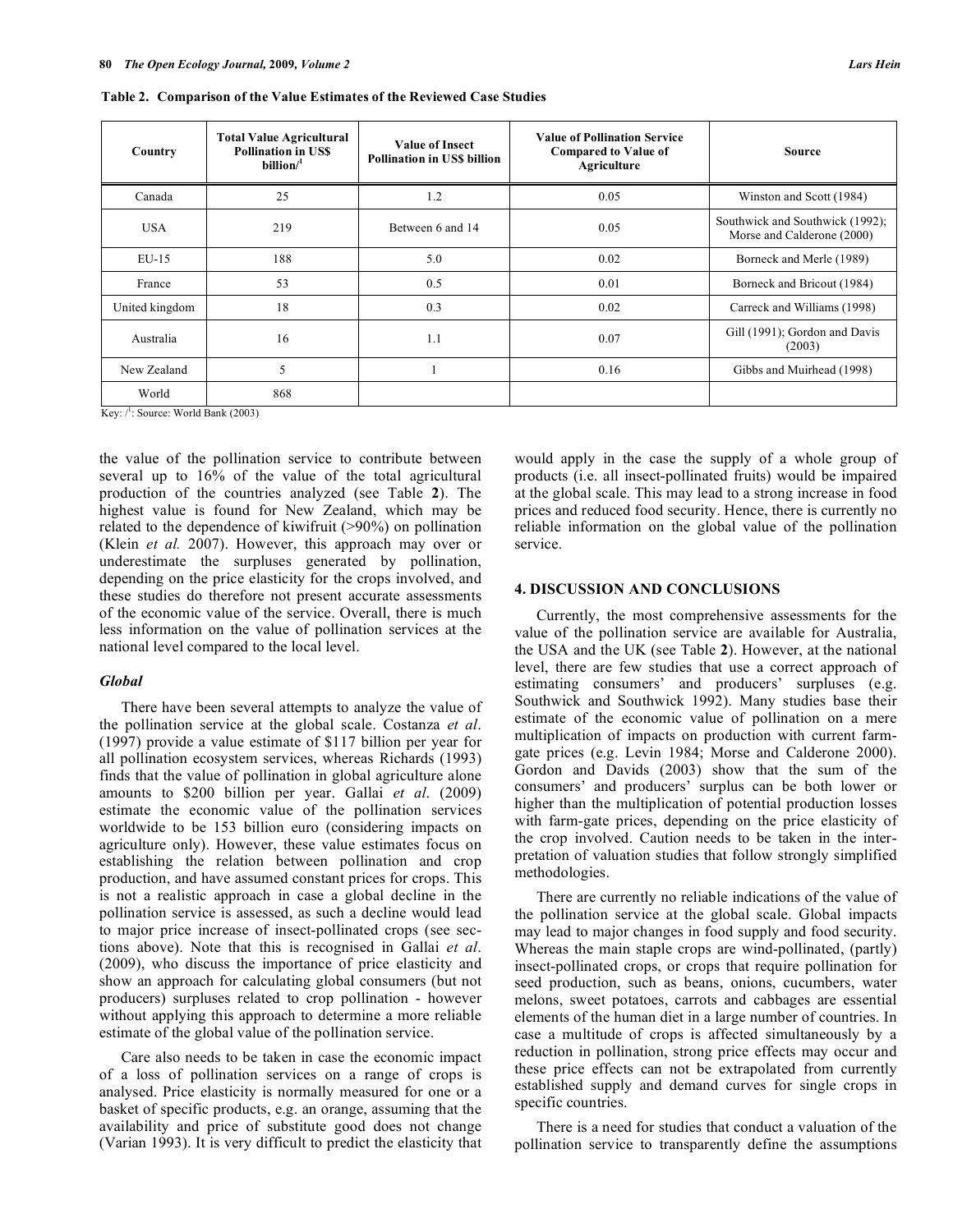underlying the valuation method. A key element in this process is defining the scale of the analysis: can price impacts and, consequently, a change in the consumers' surplus be expected. If so, then demand curves need to be established to analyse the economic value of the service. Only in case local production does not have an impact on market prices in local or national markets, the consumers' surplus of pollination can be assumed to be zero (as in Ricketts *et al*. 2004).

 A second element is the need to identify if a loss of pollination will affect only one crop, or if a multitude of crops will be impacted. If crops that could substitute for each other both experience a reduction in market supply, demand curves that are established under the assumption that alternative crops are available may not be valid. For instance, European consumers may chose to eat oranges in a year with low apple harvests and high apple prices (e.g. because of late frost). If a demand curve is based on these market data, there is the implicit assumption of the availability of a substitute crop. However, in case of a global loss of pollinators, e.g. because of a new disease affecting honey bees globally, both apple and orange production would be affected and this demand curve would no longer be valid.

 With regards to the producers' surplus, a critical element in the calculation is the assumed availability of alternative pollinators and alternative crops to farmers. If commercial pollinators can be brought in, the costs of doing so represent the maximum benefits that a farmer obtains from natural pollination. However, clearly, if commercially available pollinators are also affected, for instance due to a loss of beehives because of diseases, crop production and farmers' surpluses will be strongly affected when natural pollinators decline. In case farmers need to switch to new crops, it needs to be analysed if these crops generate lower net revenues for the farmer, or if there are costs related to switching to alternative crops (e.g. new farm equipment or new processing or storage facilities).

 In conclusion, it is the transparency of the underlying assumptions, and the ecological and agronomical detail driving the economic valuation approach, that determine the value of the pollination study. In analysing the value of the pollination service at the national or global scale, price changes as a consequence of reduced supply of agricultural commodities must be taken into account. More research is needed in order to obtain a comprehensive and complete picture of the value of pollination services, in particular at the national and global scales.

#### **REFERENCES**

- Allen-Wardell, G, Bernhardt, P & Bitner, R (1998) The potential consequences of pollinator declines on the conservation of biodiversity and stability of food crop yields. *Conservation Biology,* 12, 8-17.
- Allsopp MH, de Lange WJ & R Veldtman (2008) Valuing insect pollination services with cost of replacement. PLoS ONE 3 (9) (September 2008) http://www.plosone.org e3128.
- Balmford, A, Bruner, A, Cooper, P, Costanza, R, Farber, S, Green, R, Jenkins, M, Jefferiss, PV, Jessamay, J, Madden, K, Munro, N, Myers, S, Naeem, S, Paavola, J, Rayment, S, Rosendo, J, Roughgarden, K, Trumper, K & Turner, RK (2002) Economic reasons for conserving wild nature. *Science,* 297, 950-53.
- Batra, S (1994) Diversify With Pollen Bees. *American Bee Journal*, 9, 12- 17.
- Berkes, F & Folke, C (1998) Linking Social and Ecological Systems. Management practices and social mechanisms for building resilience. Cambridge University Press: Cambridge, UK, 459.
- Biesmeijer, JC, Roberts, SPM, Reemer, M, Ohlemüller, R, Edwards, M, Peeters, T, Schaffers, AP, Potts, SG, Kleukers, R, Thomas, CD, Settele, J & Kunin, WE (2006) Parallel declines in pollinators and insect-pollinated plants in Britain and the Netherlands. *Science*, 313, 351-54.
- Borneck, R & Bricout, JP (1984) Evaluation de l'incidence économique de l'entomofaune pollinisatrice en agriculture. *Bulletin Technique Apicole* 11, 117-24.
- Borneck, R & Merle, B (1989) Essai d'une evaluation de l'incidence economique de l'abeille pollinisatrice dans l'agriculture européenne. *Apiacta* 24, 33-38.
- Boyd, J & Banzhaf, S (2007) What are ecosystem services? The need for standardized environmental accounting units. *Ecological Economics*, 63, 616-26.
- Buchmann, SL & Nabhan, GP (1996) The Forgotten Pollinators, Island Press: Washington, D.C., 126.
- Carreck, NL & Williams, IH (1998) The economic value of bees in the UK. *Bee World,* 79, 115-23.
- Cash, DW & Moser, SC (1998) Cross-scale interactions in assessments, information systems, and decision-making. Critical Evaluation of Global Environmental Assessments, Global Environmental Assessment Project, Harvard University, Cambridge, MA, 345-72.
- Costanza, R, d'Arge, R, de Groot, RS, Farber, S, Grasso, M, Hannon, B, Limburg, K, Naeem, RV, O'Neill, J, Paruelo, RG, Raskin, P, Sutton, P & van den Belt, M (1997) The value of the world's ecosystem services and natural capital. *Nature*, 387, 253-60.
- Daily, GC, Ed. (1997) Nature´s services. Societal dependence on natural ecosystems. Island Press: Washington, DC.
- Diaz, S, Lavorel, S, de Bello, F, Quetier, K, Grigulis, F & Robson, TM (2007) Incorporating plant functional diversity effects in ecosystem service assessments. *Proceedings of the National Academy of Sciences,* 104, 20684-89.
- De Groot, RS, Wilson, MA & Bouman, R (2002) A typology for the classification, description and valuation of ecosystem services, goods and services. *Ecological Economics*, 41, 393-408.
- Eardley, C, Roth, D, Clarke, J, Buchmann, S & Gemmill, B (2006) Pollinators and pollination: A resource book for policy and practice. African Pollinator Initiative (API), Pretoria: South Africa.
- Free, JB (1993) Insect pollination of crops.  $2<sup>nd</sup>$  ed. Academic Press: London, UK.
- Freeman, AM III (1993) The Measurement of Environmental and Resource Values: Theory and Methods. Resources for the Future, Washington, D.C. 341.
- Freitas, BM (2005) Pollination in Brazil, a stock-taking. FAO Consultancy Report, FAO, Rome. 57.
- Gallai, N, Salles, J, Settele, J & Vaissière, BE (2009) Economic valuation of the vulnerability of world agriculture confronted with pollinator decline. *Ecological Economics*, 68, 810-21.
- Gibbs, D & Muirhead, I (1998) The economic value and environmental impact of the Australian beekeeping industry. A report prepared for the Australian Beekeeping Industry, 30.
- Gill, RA (1991) The value of honeybee pollination to society. *Acta Horticulturac*, 288, 62-68.
- Gordon, J & Davis, L (2003) Valuing honeybee pollination. Rural Industries Research and Development Corporation Paper 03/077, Canberra, ACT, Australia.
- Greenleaf, SS & Kremen, C (2006) Wild bees enhance honey bees' pollination of hybrid sunflower. *Proceedings of the National Academy of Sciences*, 103, 13890-95.
- Greer, L (1999) Alternative Pollinators: Native Bees, ATTRA National Sustainable Agriculture Information Service, Horticulture Technical Note, 73.
- Hanley, N & Spash, CL (1993) Cost-Benefit Analysis and the Environment. Edward Elgar: Vermont, 278.
- Hein, L, van Koppen, K, de Groot, RS & van Ierland, EC (2006) Spatial scales, stakeholders and the valuation of ecosystem services. *Ecological Economics*, 57, 209-28.
- Holling, CS (1992) Cross-scale morphology, geometry and dynamics of ecosystems. *Ecological Monographs,* 62, 447-502.
- Hueting, R (1980) New scarcity and economic growth. Agon-Elsevier: Amsterdam/New York, 305.